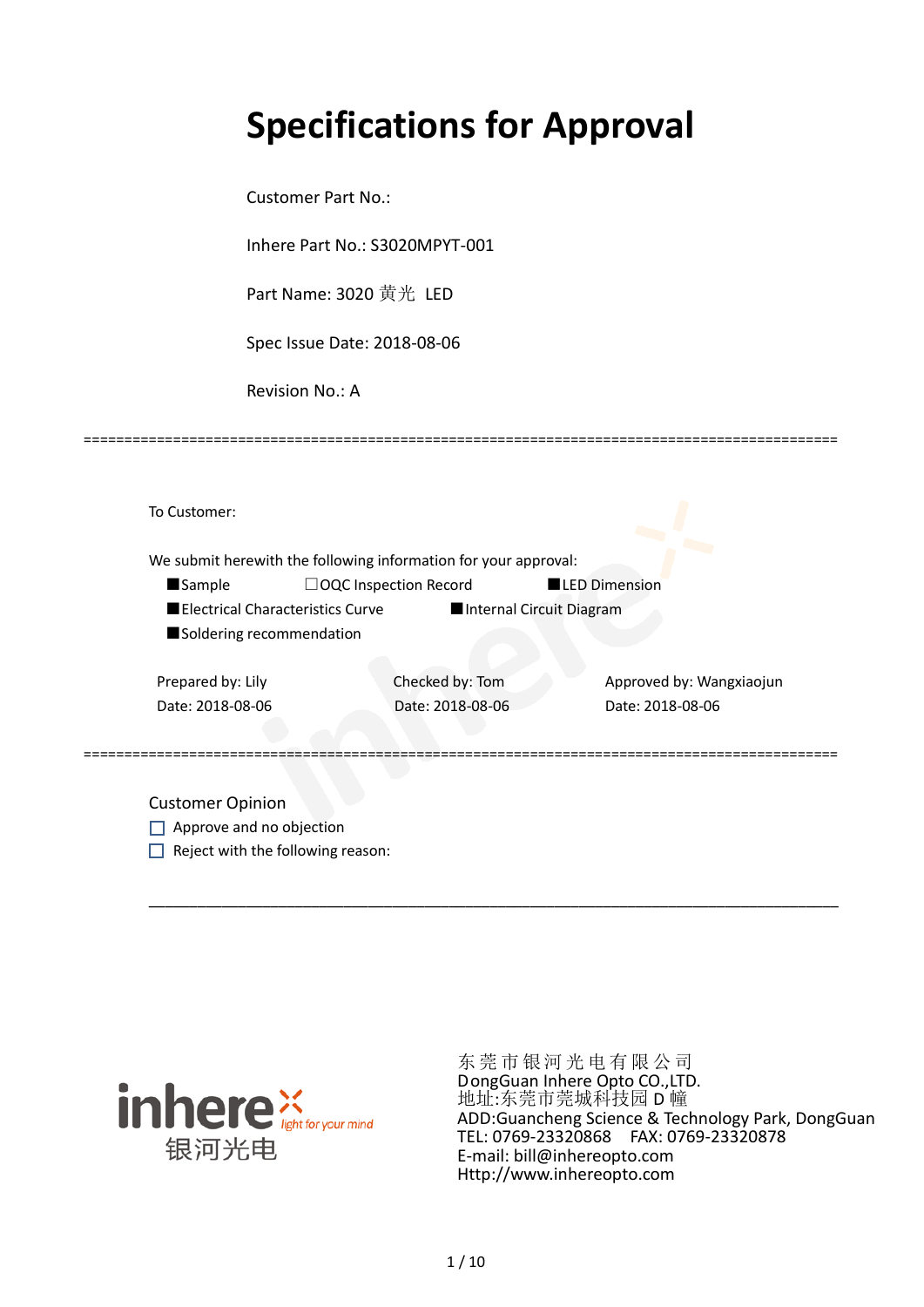#### **Features**

3.0mmⅹ2.0mm LED, 1.3mm thickness

Low power consumption

Wide view angle

Package: 3000pcs/reel

RoHS Compliant

### **Applications**

Ideal for back light and indicator

Various colors and lens types available

# **Package outlines Recommend Pad Layout**



| Part No.      | <b>Emitted color</b> | <b>Dice</b> | Lens color               |
|---------------|----------------------|-------------|--------------------------|
| S3020MPYT-001 | Yellow               | AlGaInP     | <b>Water Transparent</b> |

Notes:

 $+ c$ 

All dimensions are in millimeters (inches);

Ō

Tolerances are ±0.1mm (0.004inch) unless otherwise noted.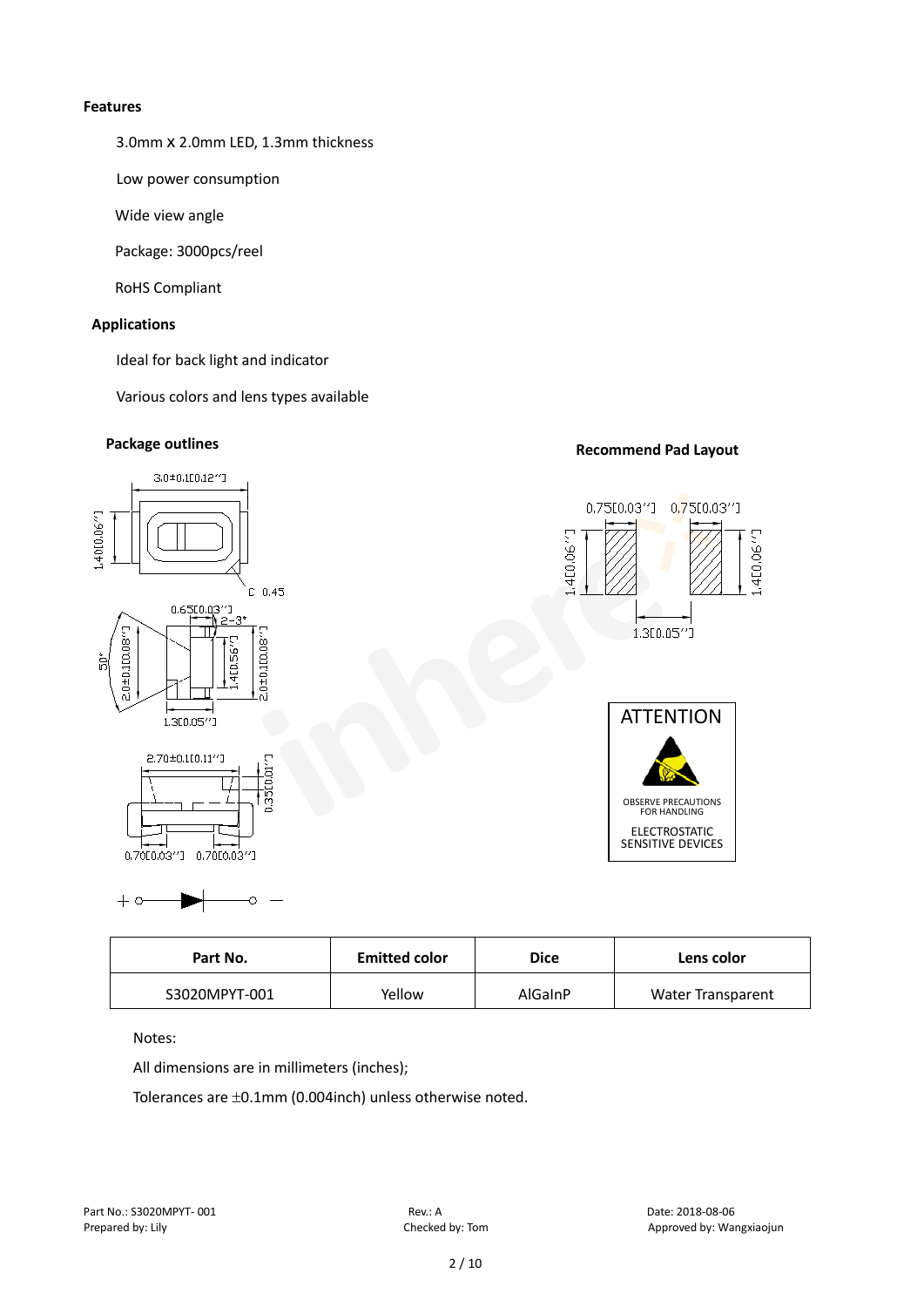# **Absolute Maximum Ratings (Ta=25**℃)

| Parameter                              | Symbol      | Value      | Unit         |
|----------------------------------------|-------------|------------|--------------|
| Forward current                        | f           | 30         | mA           |
| Reverse voltage                        | Vr          | 5          | V            |
| Power dissipation                      | Pd          | 72         | mW           |
| Operating temperature                  | Top         | $-40$ ~+80 | $^{\circ}$ C |
| Storage temperature                    | <b>Tstg</b> | $-40$ ~+85 | $^{\circ}$ C |
| Peak pulsing current (1/8 duty f=1kHz) | Ifp         | 125        | mA           |

# **Electro-Optical Characteristics (Ta=25**℃)

|                             | <b>Test</b>      |                  | Value |            |            |        |
|-----------------------------|------------------|------------------|-------|------------|------------|--------|
| Parameter                   | <b>Condition</b> | Symbol           | Min   | <b>Typ</b> | <b>Max</b> | Unit   |
| Wavelength at peak emission | $If=20mA$        | $\lambda p$      | --    | 592        |            | nm     |
| Spectral half bandwidth     | $If=20mA$        | $\Delta \lambda$ | --    | 18         | --         | nm     |
| Dominant wavelength         | $If=20mA$        | $\lambda$ d      | 584   | --         | 594        | nm     |
| Forward voltage             | $If=20mA$        | Vf               | 1.8   | --         | 2.4        | $\vee$ |
| Luminous intensity          | $If=20mA$        | Iv               | 125   | 180        |            | mcd    |
| Viewing angle at 50% lv     | $If=20mA$        | $2\theta$ 1/2    | $-$   | 120        | $-$        | Deg    |
| Reverse current             | $Vr = 5V$        | Ir               | --    | --         | 10         | μA     |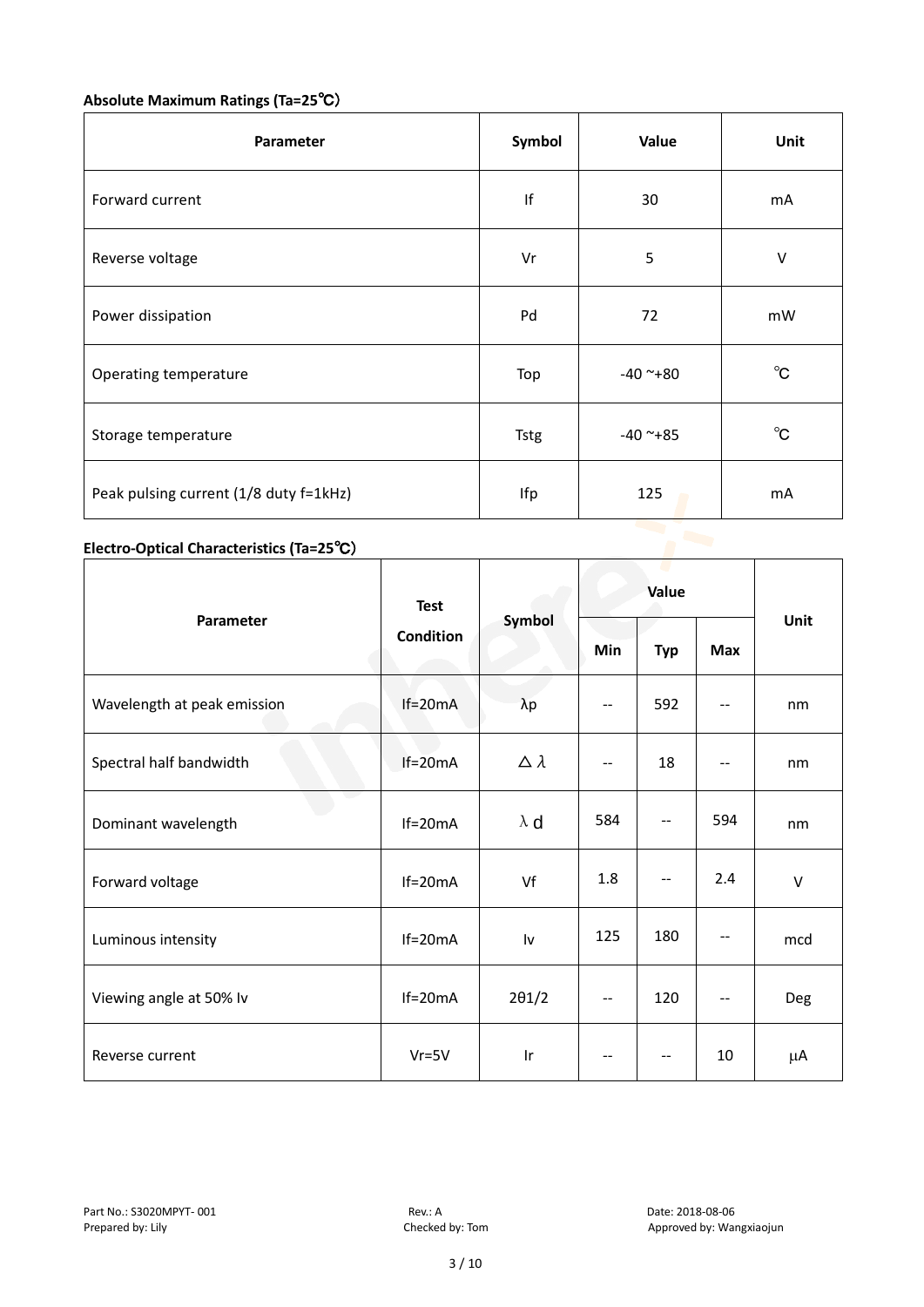#### **Optical characteristic curves**

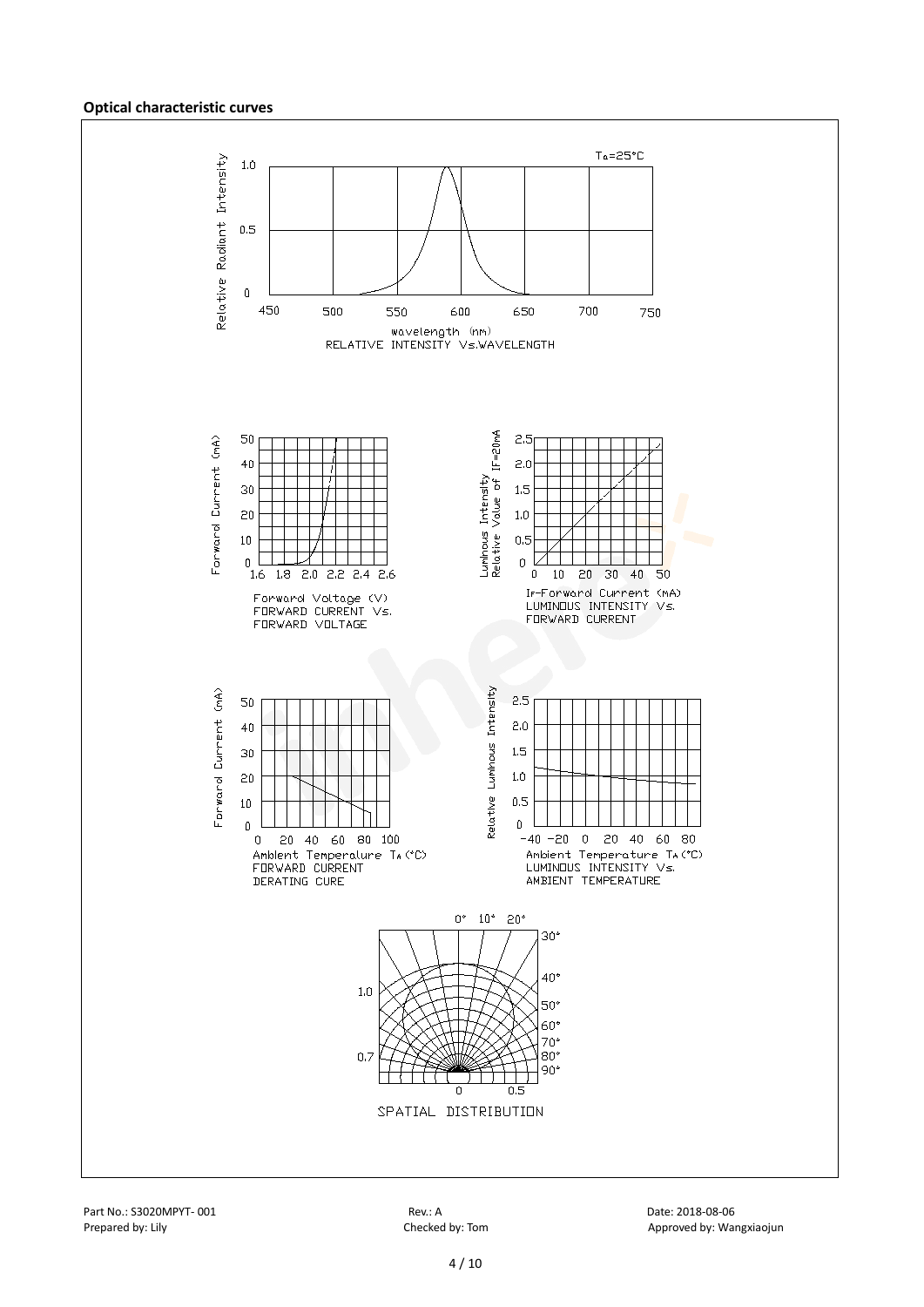#### **Reflow Profile**

Reflow Temp/Time



#### Notes:

- 1. We recommend the reflow temperature 245℃ (±5℃). The maximum soldering temperature should be limited to 260℃.
- 2. Don't cause stress to the epoxy resin while it is exposed to high temperature.
- 3. Number of reflow process shall be 2 times or less.

#### ■Soldering iron

Basic spec is  $\leq$  5sec when 320°C (±20°C). If temperature is higher, time should be shorter (+10°C $\rightarrow$ -1sec). Power dissipation of iron should be smaller than 20W, and temperatures should be controllable .Surface temperature of the device should be under 350℃.

#### **Rework**

- 1. Customer must finish rework within 5 sec under 340℃.
- 2. The head of iron cannot touch copper foil
- 3. Twin-head type is preferred.



Avoid rubbing or scraping the resin by any object, during high temperature, for example reflow solder etc.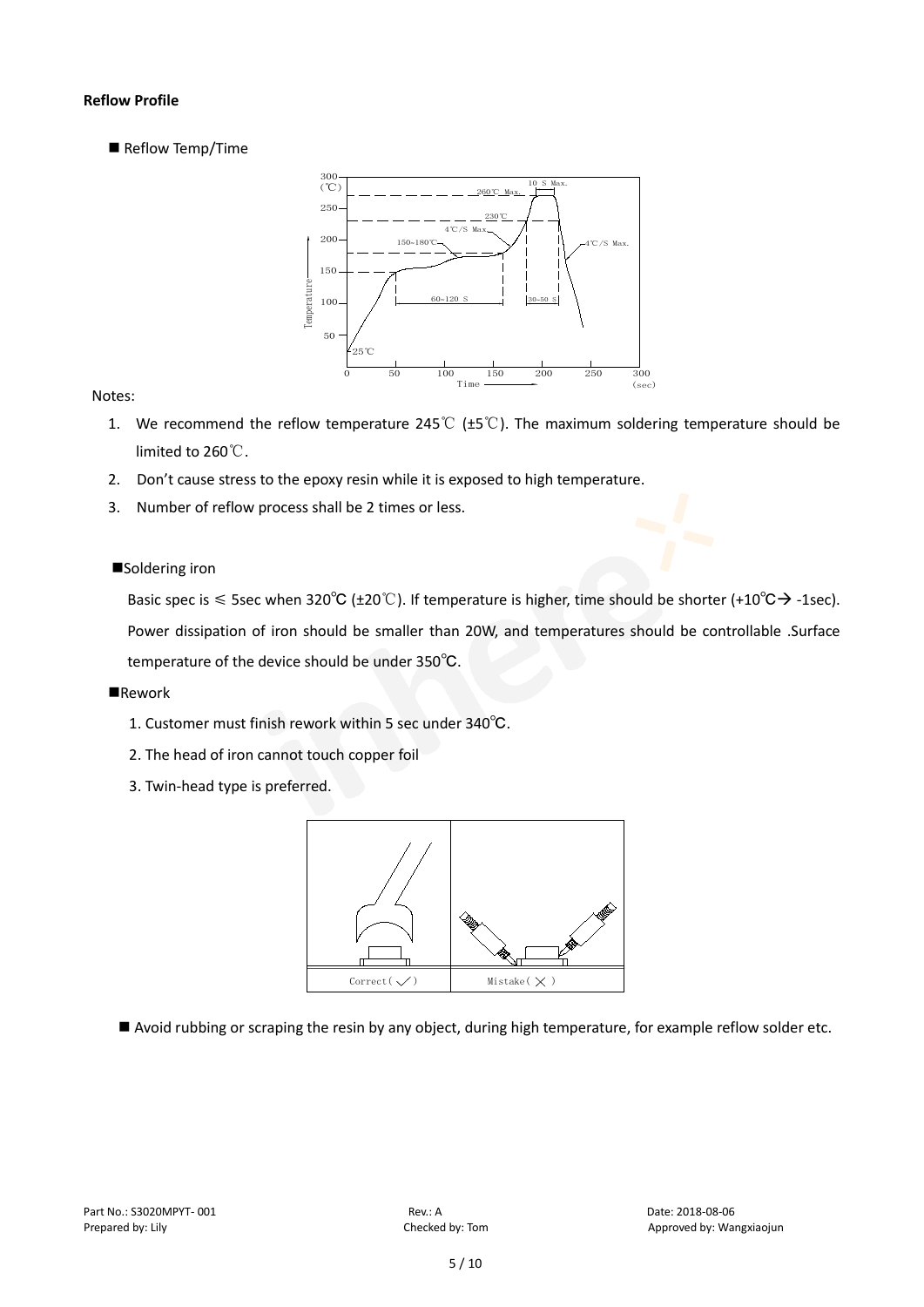#### T**est circuit and handling precautions**

Test circuit



■ Handling precautions

#### 1. Over-current-proof

Customer must apply resistors for protection; otherwise slight voltage shift will cause big current change

(Burn out will happen).

#### 2. Storage

2.1 It is recommended to store the products in the following conditions:

Humidity: 60% R.H. Max.

Temperature: 5℃~30℃

- 2.2 Shelf life in sealed bag: 12 month at <5℃~30°C and <30% R.H. after the package is opened, the products should be used within 24hrs or they should be keeping to stored at≦20 R.H. with zip-lock sealed.
- 3. Baking

It is recommended to baking before soldering. The Conditions is: 60±5℃/24hrs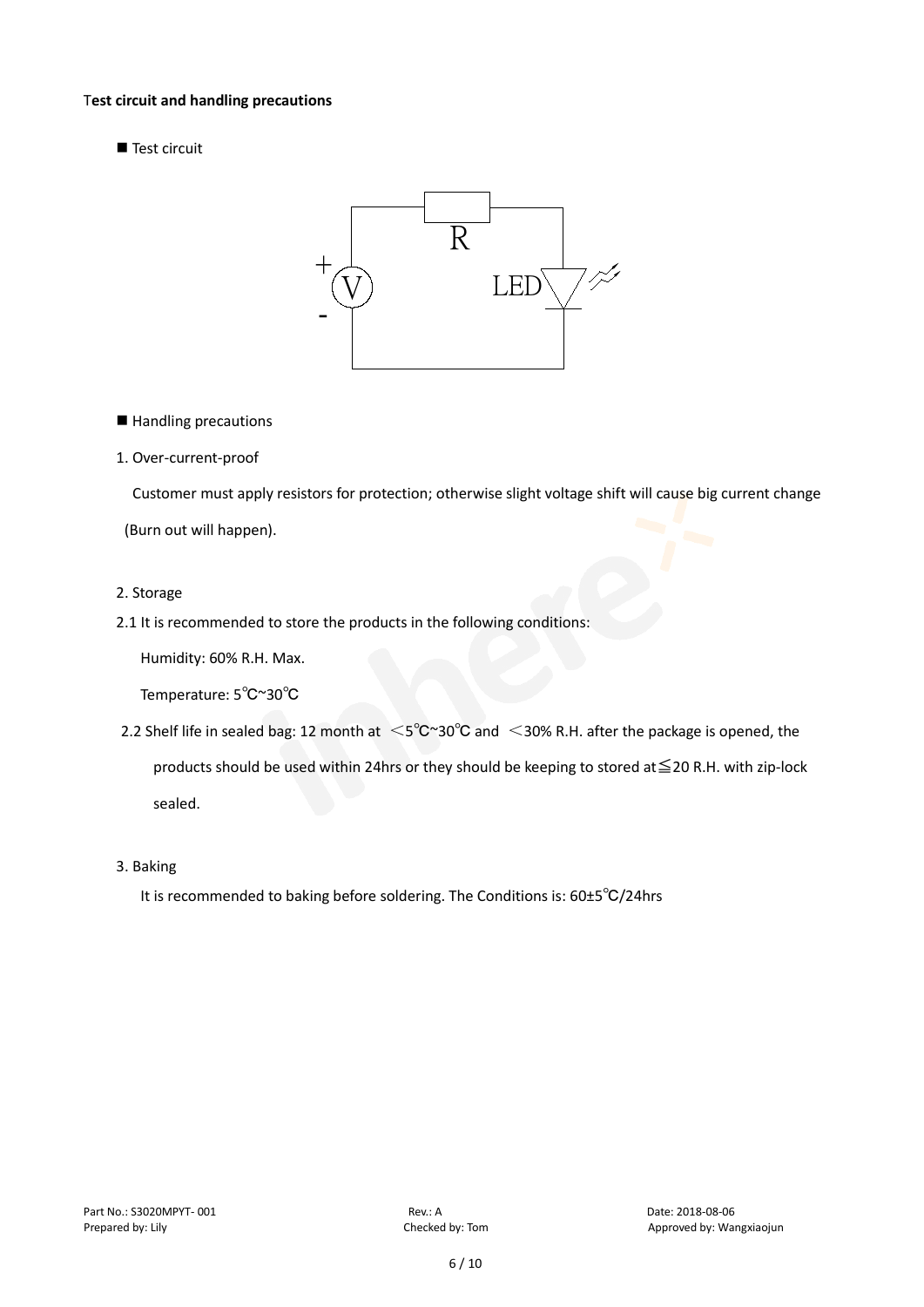#### **Test Items and Results of Reliability**

| <b>Test Item</b>                                  | <b>Standard</b><br><b>Test Conditions</b><br><b>Test Method</b>                                     |                   | <b>Note</b> | <b>Number of</b><br><b>Test</b> |
|---------------------------------------------------|-----------------------------------------------------------------------------------------------------|-------------------|-------------|---------------------------------|
| <b>Reflow Soldering</b>                           | Ta=260 $\pm$ 5 °C, Time=10 $\pm$ 2S                                                                 | JB/T 10845-2008   | 3times      | 0/22                            |
| Salt Atmosphere                                   | Ta=35±3°C, PH=6.5 $\sim$ 7.2                                                                        | GB/T 2423.17-2008 | 24hrs       | 0/22                            |
| Temperature Cycling                               | -40 $±5^{\circ}$ C<br>$30±1$ min<br>个→(25℃/5±1min)↓<br>100±5°C<br>$30±1$ min                        | GB/T 2423.22-2012 | 100cycles   | 0/22                            |
| <b>Thermal Shock</b>                              | Ta=-40±5 $\degree \text{C}$ $\sim$ 100±5 $\degree \text{C}$ ,<br>GB/T 2423.22-2012<br>15±1min dwell |                   | 100cycles   | 0/22                            |
| High Humidity High Temp.<br>Cycling               | Ta=30±5 °C $\sim$ 65±5 °C,<br>90±5%RH,24hrs/1cycle                                                  | GB/T 2423.4-2008  | 10cycles    | 0/22                            |
| High Humidity High Temp.<br>Storage Life          | Ta=85±5 °C, $\psi$ (%)=85±5%RH                                                                      | GB/T 2423.3-2006  | 1000hrs     | 0/22                            |
| High Temperature<br><b>Storage Life</b>           | Ta=100±5°C, non-operating                                                                           | GB/T 2423.2-2008  | 1000hrs     | 0/22                            |
| Low Temperature<br>Storage Life                   | Ta=-40±5℃, non-operating                                                                            | GB/T 2423.1-2008  | 1000hrs     | 0/22                            |
| Life Test                                         | Ta=26±5℃,@20mA,<br>$\psi$ (%)=25%RH~55%RH                                                           |                   | 1000hrs     | 0/22                            |
| High Humidity High Temp.<br><b>Operating Life</b> | Ta=85±5 $\degree$ C, @20mA,<br>$\psi$ (%)=85%RH                                                     | GB/T 2423.3-2006  | 500hrs      | 0/22                            |
| Low Temperature<br><b>Operating Life</b>          | Ta=-20±5℃,@20mA                                                                                     | GB/T 2423.1-2008  | 1000hrs     | 0/22                            |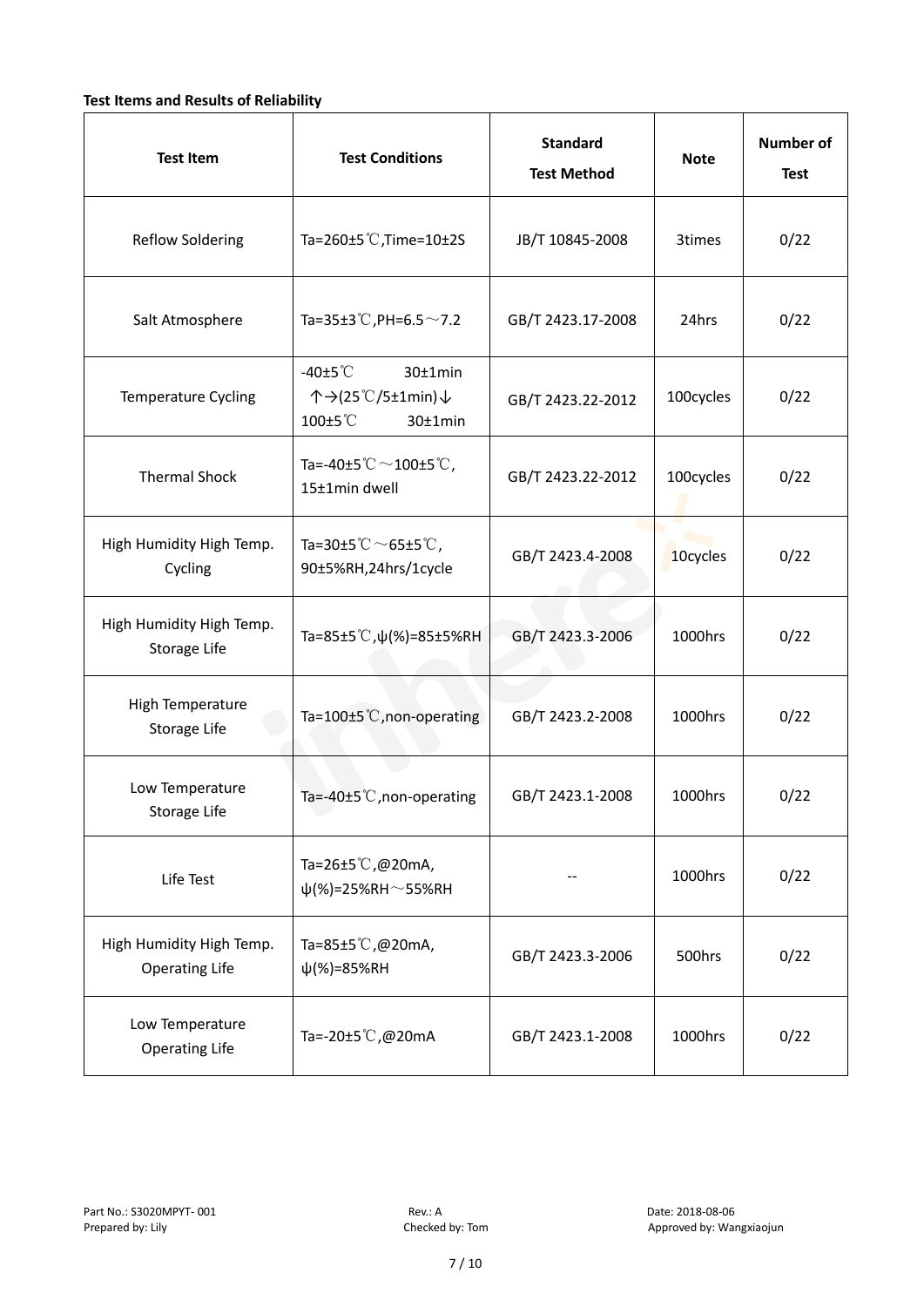#### **Forward Voltage Rank Combination (IF=20mA)**

| Rank                    | Min.    | Max. | Unit |
|-------------------------|---------|------|------|
| 7                       | $1.8\,$ | 1.9  |      |
| 8                       | 1.9     | 2.0  |      |
| 9                       | $2.0\,$ | 2.1  | V    |
| $\overline{\mathsf{A}}$ | 2.1     | 2.2  |      |
| B                       | 2.2     | 2.3  |      |
| r                       | 2.3     | 2.4  |      |

#### **Luminous Intensity Rank Combination (IF=20mA)**

| Rank | Min. | Max.                     | Unit |
|------|------|--------------------------|------|
| К    | 125  | 160                      |      |
|      | 160  | 200                      |      |
| M    | 200  | 250                      | mcd  |
| N    | 250  | $\overline{\phantom{m}}$ |      |

#### **Dominant Wavelength Ranks combination (IF=20mA)**

|      | Dominant Wavelength Ranks combination (IF=20mA) |      |      |  |  |  |
|------|-------------------------------------------------|------|------|--|--|--|
| Rank | Min.                                            | Max. | Unit |  |  |  |
| Yc   | 584                                             | 586  |      |  |  |  |
| Yd   | 586                                             | 588  |      |  |  |  |
| Ye   | 588                                             | 590  | nm   |  |  |  |
| Yf   | 590                                             | 592  |      |  |  |  |
| Yg   | 592                                             | 594  |      |  |  |  |

#### **Group Name on Label (Example DATA: 8 L Ye 20)**

| <b>DATA:8 L Ye 20</b>                           | Vf(V)           | Iv (mcd) | λd (nm) | <b>Test Condition</b> |
|-------------------------------------------------|-----------------|----------|---------|-----------------------|
| $8 \rightarrow 1 \rightarrow Ye \rightarrow 20$ | $1.9^{\sim}2.0$ | 160~200  | 588~590 | $IF=20mA$             |

#### Notes:

- 1. The tolerance of luminous intensity (Iv ) is  $\pm 15\%$ .
- 2. The tolerance of dominant wavelength is ±1nm.
- 3. This specification is preliminary.
- 4. This specification is a standard specification of our factory, can make in accordance with customer's special requirement.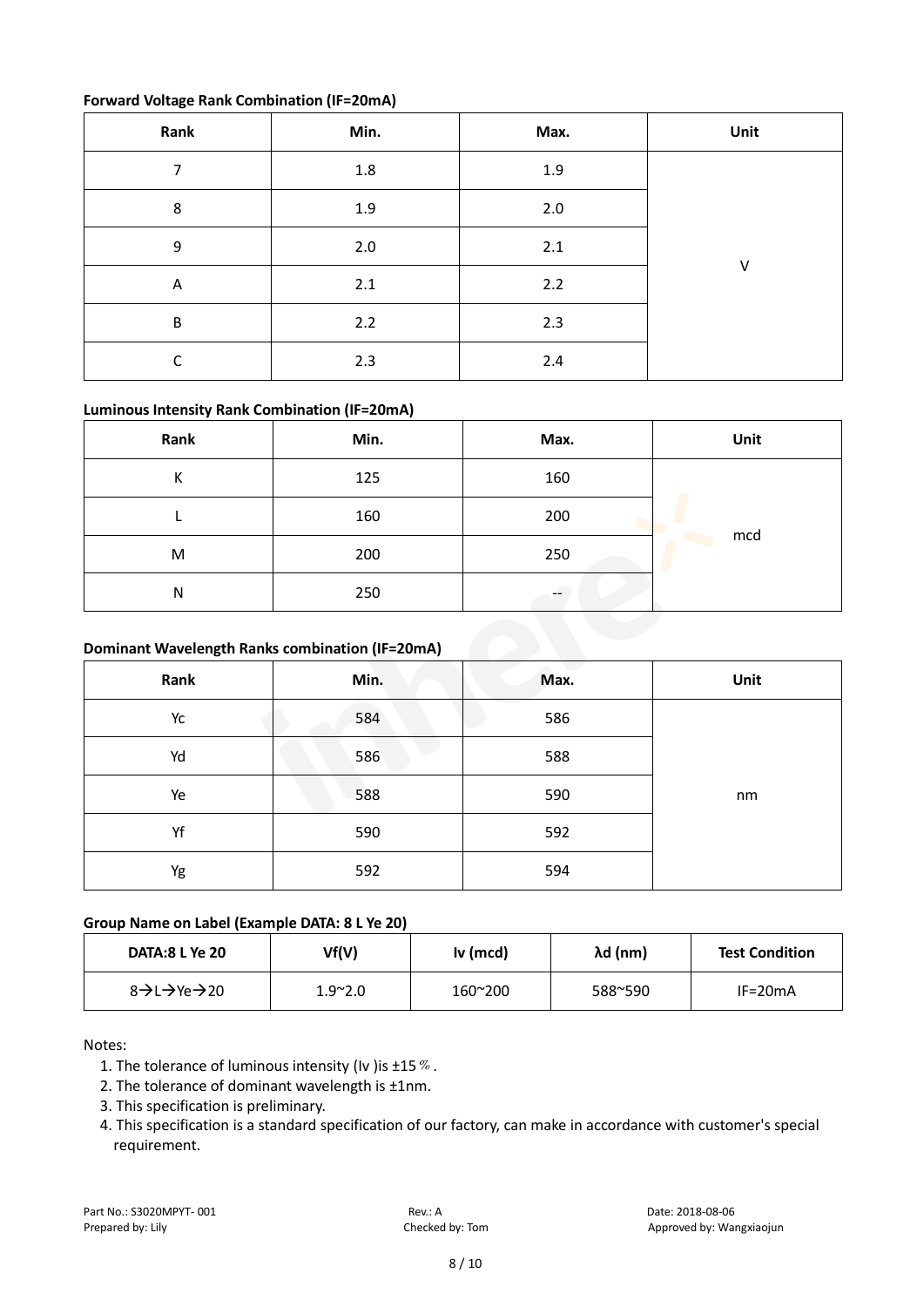#### **3020 Series SMD Chip LED Lamps Packaging Specifications**

- 
- Feeding Direction **Constanting Construction Constanting Operations Construction Constanting Construction Constanting Construction**





**Dimensions of Tape (Unit: mm)**



Notes:

- 1. Empty component pockets are sealed with top cover tape;
- 2. The maximum number of missing lamps is two;
- 3. The cathode is oriented towards the tape sprocket hole in accordance with ANSI/EIA RS-481 specifications.
- 4. 3,000pcs/Reel.